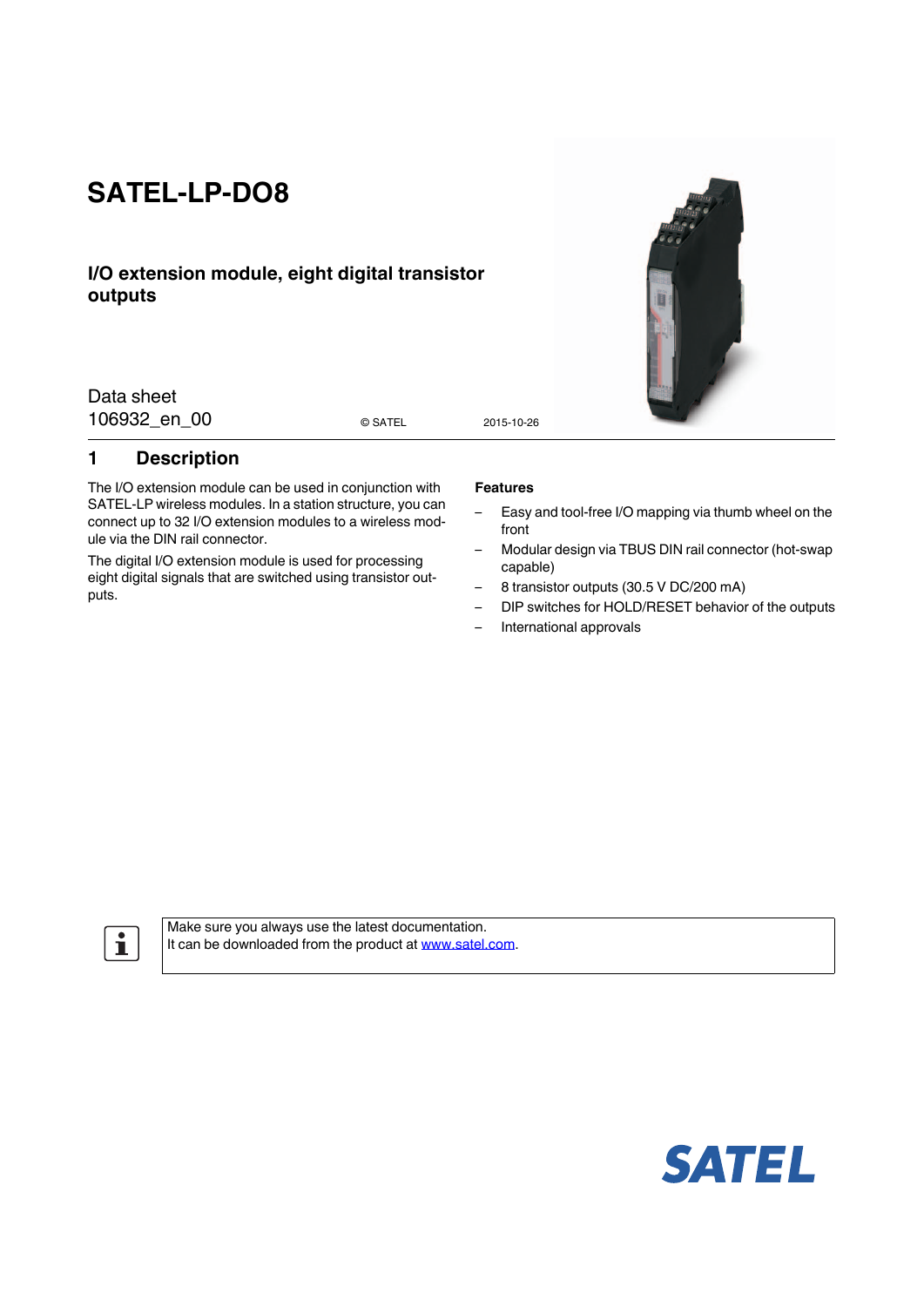<span id="page-1-0"></span>

| $\mathbf{2}$   |     | <b>Table of contents</b> |  |
|----------------|-----|--------------------------|--|
|                |     |                          |  |
| $\overline{2}$ |     |                          |  |
| 3              |     |                          |  |
| 4              |     |                          |  |
| 5              |     |                          |  |
|                | 51  |                          |  |
|                | 5.2 |                          |  |
| 6              |     |                          |  |
|                | 61  |                          |  |
|                | 6.2 |                          |  |
|                | 6.3 |                          |  |
|                | 6.4 |                          |  |
|                | 6.5 |                          |  |
|                | 6.6 |                          |  |
|                | 6.7 |                          |  |
|                | 6.8 |                          |  |
|                | 6.9 |                          |  |
| 7              |     |                          |  |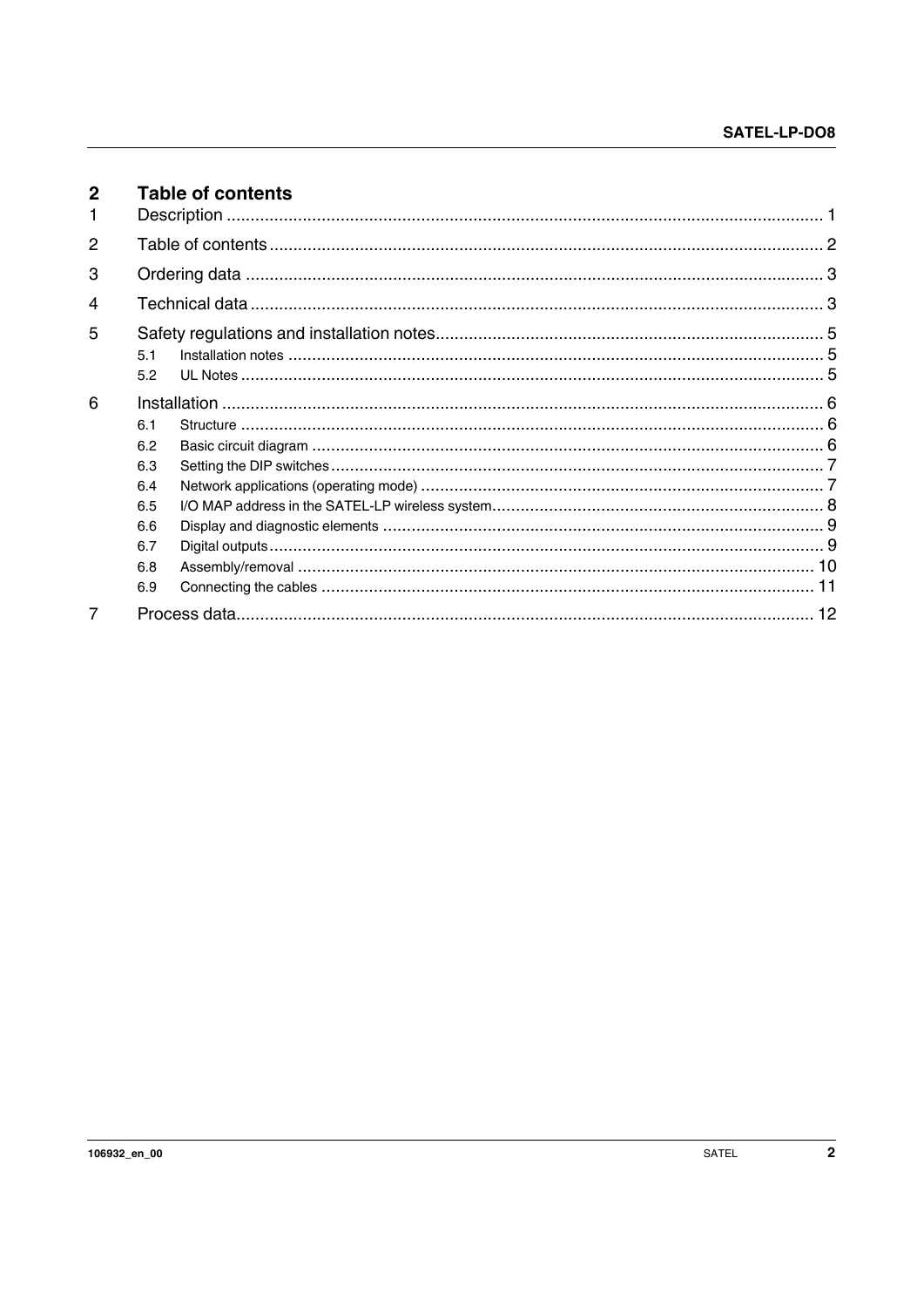## <span id="page-2-0"></span>**3 Ordering data**

| <b>Description</b>                                                                                                                                                                                                       | <b>Type</b>  | Order No. | Pcs./Pkt. |
|--------------------------------------------------------------------------------------------------------------------------------------------------------------------------------------------------------------------------|--------------|-----------|-----------|
| Digital I/O extension module with 8 digital transistor outputs<br>(30.5 V DC/200 mA), with screw connection, including DIN rail connector                                                                                | SATEL-LP-DO8 | YI0107    |           |
| <b>Accessories</b>                                                                                                                                                                                                       | <b>Type</b>  | Order No. | Pcs./Pkt. |
| 2400 MHz wireless transceiver with RS-232, RS-485 2-wire interface,<br>expandable with I/O extension modules, with screw connection, antenna<br>connection: RSMA (female), including DIN rail connector, without antenna | SATEL-LP24   | YM0424    |           |
| 868 MHz wireless transceiver with RS-232, RS-485 2-wire interface,<br>expandable with I/O extension modules, with screw connection, antenna<br>connection: RSMA (female), including DIN rail connector, without antenna. | SATEL-LP8    | YM0408    |           |
| 900 MHz wireless transceiver (transmitter and receiver) with RS-232 and<br>RS-485 interface, can be extended with I/O extension modules                                                                                  | SATEL-LP9    | YM0409    |           |
| Digital I/O extension module with 8 digital inputs (0  30.5 V DC) or 2 pulse<br>inputs (0  100 Hz), with screw connection, including DIN rail connector                                                                  | SATEL-LP-DI8 | YI0106    |           |

## <span id="page-2-1"></span>**4 Technical data**

| <b>Dimensions</b>                                                                                                           |                                                             |
|-----------------------------------------------------------------------------------------------------------------------------|-------------------------------------------------------------|
| Dimensions W/H/D                                                                                                            | 17.5 mm / 99 mm / 114.5 mm                                  |
| <b>General data</b>                                                                                                         |                                                             |
| Overvoltage category                                                                                                        | $\mathbf{I}$                                                |
| Mounting position                                                                                                           | any, on standard DIN rail NS 35 in accordance with EN 60715 |
| Degree of protection                                                                                                        | <b>IP20</b>                                                 |
| Pollution degree                                                                                                            | 2                                                           |
| Type of housing                                                                                                             | PA 6.6-FR, green                                            |
| Flammability rating according to UL 94                                                                                      | V <sub>0</sub>                                              |
| MTTF (mean time to failure) Telcordia standard, 25°C temperature,<br>21% operating cycle (5 days a week, 8 hours a day)     | 1594 Years                                                  |
| MTTF (mean time to failure) Telcordia standard, 40°C temperature,<br>34.25% operating cycle (5 days a week, 12 hours a day) | 600 Years                                                   |
| MTTF (mean time to failure) Telcordia standard, temperature 40 °C,<br>operating cycle 100 % (7 days a week, 24 hours a day) | 230 Years                                                   |
| <b>Supply</b>                                                                                                               |                                                             |
| Supply voltage range                                                                                                        | 19.2 V DC  30.5 V DC (TBUS)                                 |
| Max. current consumption                                                                                                    | $\le$ 22 mA (At 24 V DC, at 25 $^{\circ}$ C)                |
| Transient surge protection                                                                                                  | Yes                                                         |
| <b>Transistor output, active</b>                                                                                            |                                                             |
| Number of outputs                                                                                                           | 8                                                           |
| Contact type                                                                                                                | Transistor                                                  |
| Maximum switching voltage                                                                                                   | 30.5 V DC                                                   |
| Minimum switching voltage                                                                                                   | <b>12 V DC</b>                                              |
| Max. switching current                                                                                                      | 200 mA (per channel)                                        |
| Supply voltage range                                                                                                        | 12 V DC  30.5 V DC (for digital outputs)                    |
| Maximum switching frequency                                                                                                 | $10$ Hz                                                     |
| Behavior of the outputs (adjustable via DIP switch)                                                                         | Hold / Reset                                                |
|                                                                                                                             |                                                             |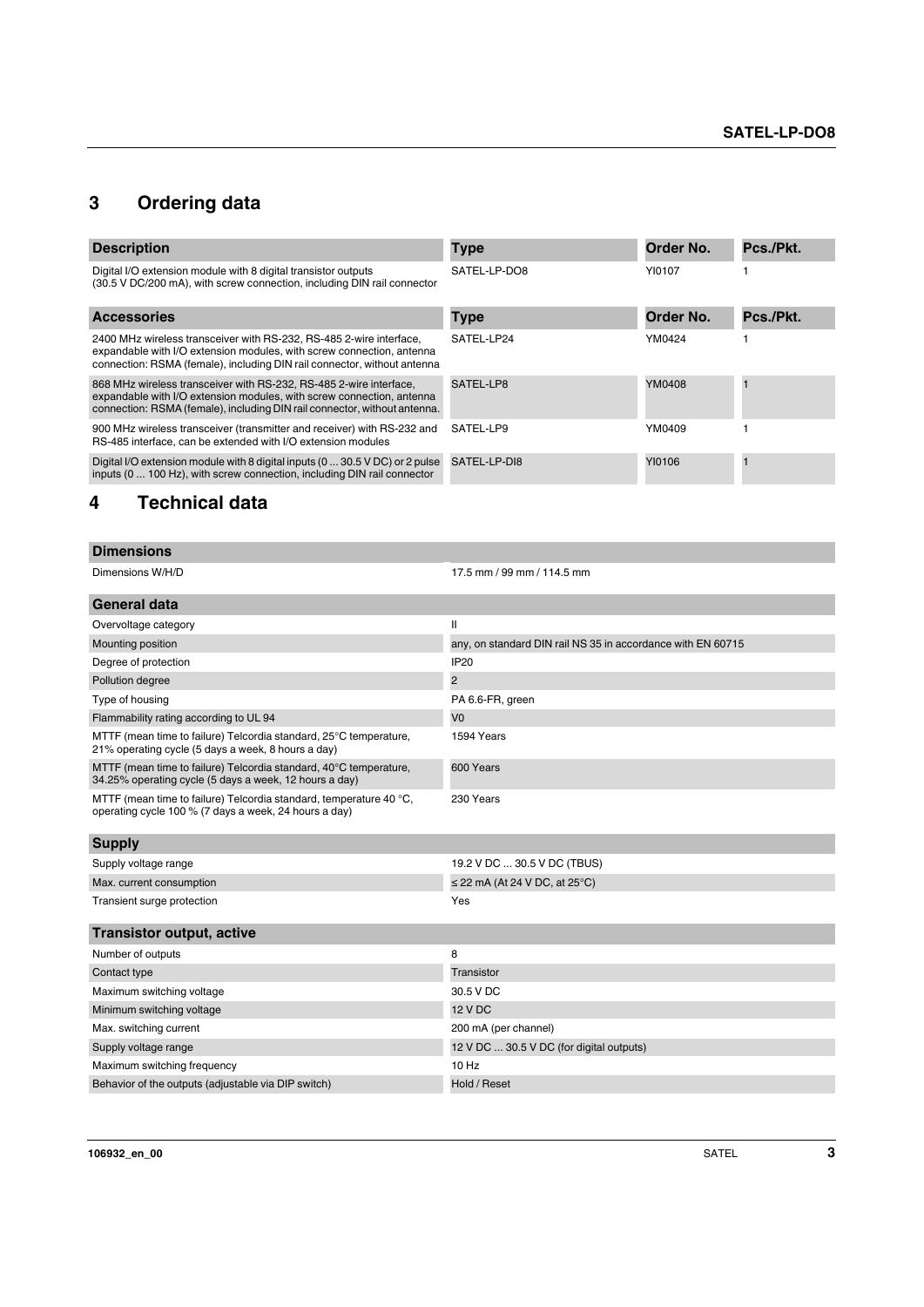| <b>Electrical isolation</b>              |                                                                                                                                                                                                                                                                                                                                                                                                         |
|------------------------------------------|---------------------------------------------------------------------------------------------------------------------------------------------------------------------------------------------------------------------------------------------------------------------------------------------------------------------------------------------------------------------------------------------------------|
| Digital I/O                              | 50 V (Rated insulation voltage (between the channel groups 14 and 58/TBUS<br>supply, reinforced insulation according to EN 61010))                                                                                                                                                                                                                                                                      |
|                                          | 300 V (Rated insulation voltage (to adjacent devices, basic insulation in accor-<br>dance with EN 61010))                                                                                                                                                                                                                                                                                               |
| <b>Test voltage</b>                      |                                                                                                                                                                                                                                                                                                                                                                                                         |
| Digital I/O                              | 1.5 kV AC (50 Hz, 1 min.)                                                                                                                                                                                                                                                                                                                                                                               |
|                                          |                                                                                                                                                                                                                                                                                                                                                                                                         |
| <b>Connection data</b>                   |                                                                                                                                                                                                                                                                                                                                                                                                         |
| Connection method                        | Screw connection                                                                                                                                                                                                                                                                                                                                                                                        |
| Conductor cross section, solid           | 0.2 mm <sup>2</sup> 2.5 mm <sup>2</sup>                                                                                                                                                                                                                                                                                                                                                                 |
| Conductor cross section, flexible        | 0.2 mm <sup>2</sup> 2.5 mm <sup>2</sup>                                                                                                                                                                                                                                                                                                                                                                 |
| Conductor cross section AWG/kcmil        | 24  14                                                                                                                                                                                                                                                                                                                                                                                                  |
| Stripping length                         | 7 mm                                                                                                                                                                                                                                                                                                                                                                                                    |
| <b>Tightening torque</b>                 | 0.6 Nm                                                                                                                                                                                                                                                                                                                                                                                                  |
| <b>Status indication</b>                 |                                                                                                                                                                                                                                                                                                                                                                                                         |
| Status display                           | Green LED (supply voltage, PWR)<br>Green LED (bus communication, DAT)<br>Red LED (periphery error, ERR)<br>Yellow LED (digital output, DO1)<br>Yellow LED (digital output, DO2)<br>Yellow LED (digital output, DO3)<br>Yellow LED (digital output, DO4)<br>Yellow LED (digital output, DO5)<br>Yellow LED (digital output, DO6)<br>Yellow LED (digital output, DO7)<br>Yellow LED (digital output, DO8) |
| <b>Ambient conditions</b>                |                                                                                                                                                                                                                                                                                                                                                                                                         |
| Ambient temperature (operation)          | -40 °C  70 °C<br>-40 °F  158 °F                                                                                                                                                                                                                                                                                                                                                                         |
| Ambient temperature (storage/transport)  | -40 °C  85 °C<br>-40 °F  185 °F                                                                                                                                                                                                                                                                                                                                                                         |
| Permissible humidity (operation)         | 20 %  85 %                                                                                                                                                                                                                                                                                                                                                                                              |
| Permissible humidity (storage/transport) | 20 %  85 %                                                                                                                                                                                                                                                                                                                                                                                              |
| Altitude                                 | 2000 m                                                                                                                                                                                                                                                                                                                                                                                                  |
| Vibration (operation)                    | in accordance with IEC 60068-2-6: 5g, 10 Hz  150 Hz                                                                                                                                                                                                                                                                                                                                                     |
| Shock                                    | 16g, 11 ms                                                                                                                                                                                                                                                                                                                                                                                              |
| <b>Certification</b>                     |                                                                                                                                                                                                                                                                                                                                                                                                         |
| Conformance                              | CE-compliant                                                                                                                                                                                                                                                                                                                                                                                            |
| UL, USA / Canada                         | UL 508 Listed<br>Class I, Div. 2, Groups A, B, C, D T4A<br>Class I, Zone 2, IIC T4                                                                                                                                                                                                                                                                                                                      |
| <b>Conformance</b>                       |                                                                                                                                                                                                                                                                                                                                                                                                         |
| EMC directive 2004/108/EC                | EN 61000-6-2: EN 61000-6-4                                                                                                                                                                                                                                                                                                                                                                              |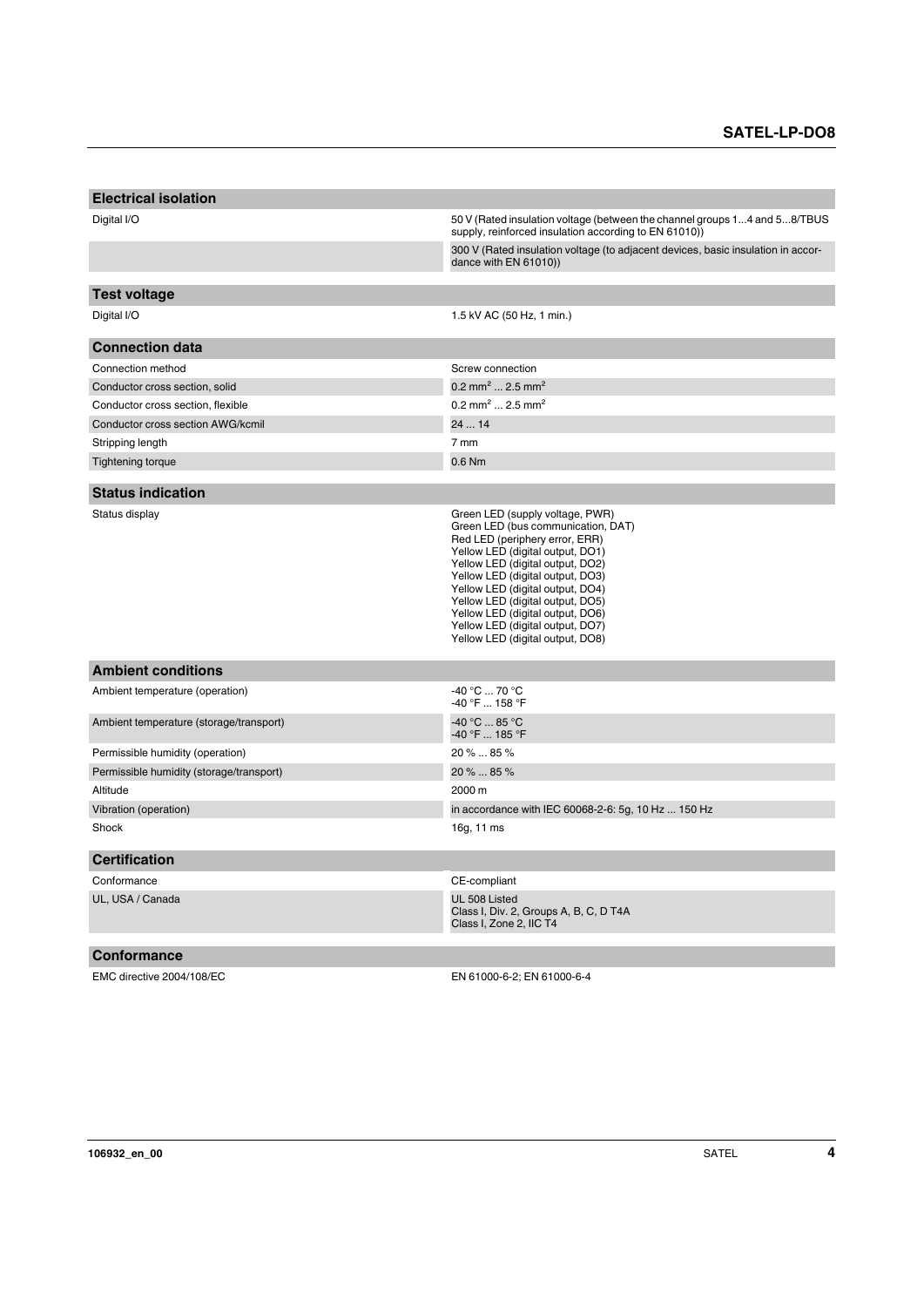## <span id="page-4-0"></span>**5 Safety regulations and installation notes**



### **WARNING: Risk of electric shock**

- Provide a switch/circuit breaker close to the device, which is labeled as the disconnect device for this device or the entire control cabinet.
- Disconnect the device from all power sources during maintenance work and configuration (the device can remain connected to SELV or PELV circuits).
- The housing of the device provides a basic insulation against the neighboring devices, for 300 V eff. If several devices are installed next to each other, this has to be taken into account, and additional insulation has to be installed if necessary. If the neighboring device is equipped with basic insulation, no additional insulation is necessary.

#### <span id="page-4-1"></span>**5.1 Installation notes**



## **WARNING:**

Observe the following safety notes when using the device.

- **•** Installation, operation, and maintenance may only be carried out by qualified electricians. Follow the installation instructions as described.
- **•** When installing and operating the device, the applicable regulations and safety directives (including national safety directives), as well as general technical regulations, must be observed. The technical data is provided in the package slip and on the certificates (conformity assessment, additional approvals where applicable).
- **•** The device must not be opened or modified. Do not repair the device yourself, replace it with an equivalent device. Repairs may only be carried out by the manufacturer. The manufacturer is not liable for damage resulting from violation.
- **•** The IP20 protection (IEC 60529/EN 60529) of the device is intended for use in a clean and dry environment. The device must not be subject to mechanical strain and/or thermal loads, which exceed the limits described.
- **•** To protect the device against mechanical or electrical damage, install it in a suitable housing with appropriate degree of protection as per IEC 60529.

#### <span id="page-4-2"></span>**5.2 UL Notes**

#### **INDUSTRIAL CONTROL EQUIPMENT FOR HAZARD-OUS LOCATIONS 45FP**

- A This equipment is suitable for use in Class I, Zone 2, IIC T4 and Class I, Division 2, Groups A, B, C,D T4A hazardous locations or non-hazardous locations only.
- B WARNING EXPLOSION HAZARD DO NOT DIS-CONNECT EQUIPMENT UNLESS POWER HAS BEEN SWITCHED OFF OR THE AREA IS KNOWN TO BE NON-HAZARDOUS.
- C WARNING EXPLOSION HAZARD SUBSTITU-TION OF COMPONENTS MAY IMPAIR SUITABILITY FOR CLASS 1, DIVISION 2.
- D These devices are open-type devices that are to be installed in an enclosure suitable for the environment that is only accessible with the use of a tool.
- E WARNING Exposure to some chemicals may degrade the sealing properties of materials used in relays within this device.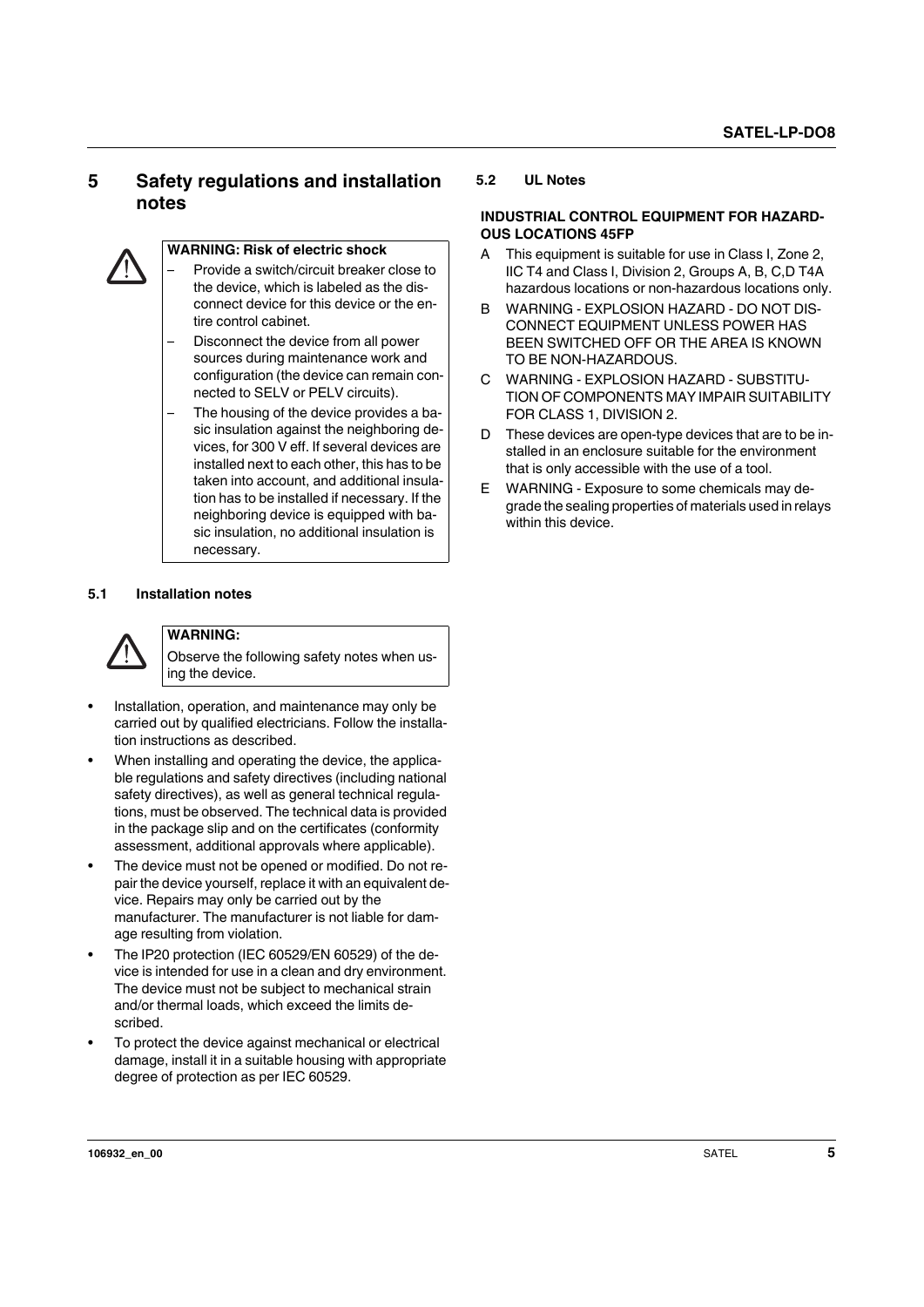## <span id="page-5-0"></span>**6 Installation**



#### **NOTE: electrostatic discharge!**

The device contains components that can be damaged or destroyed by electrostatic discharge. When handling the device, observe the necessary safety precautions against electrostatic discharge (ESD) according to EN 61340-5-1 and IEC 61340-5-1.

#### <span id="page-5-1"></span>**6.1 Structure**



Figure 1 Function elements

| Pos.           | <b>Designation</b>                               |
|----------------|--------------------------------------------------|
| 1              | Transistor outputs $3 + 4$                       |
| 2              | Transistor outputs $1 + 2$                       |
| 3              | Supply voltage for outputs 1  4                  |
| 4              | DIP switches for configuring the output behavior |
|                | (hold/reset) of the transistor outputs           |
| 5              | White thumbwheel for setting the I/O-MAP address |
| 6              | Connection option for TBUS DIN rail connector    |
| $\overline{7}$ | DIN rail                                         |
| 8              | Metal foot catch for DIN rail fixing             |
| 9              | Transistor outputs $5+6$                         |
| 10             | Transistor outputs $7 + 8$                       |
| 11             | Supply voltage for outputs 5  8                  |
| 12             | Status LEDs of transistor outputs DO1  DO8       |
| 13             | ERR status LED, red (communication error)        |
| 14             | DAT status LED, green (BUS communication)        |
| 15             | PWR status LED, green (supply voltage)           |

#### <span id="page-5-2"></span>**6.2 Basic circuit diagram**



Figure 2 Basic circuit diagram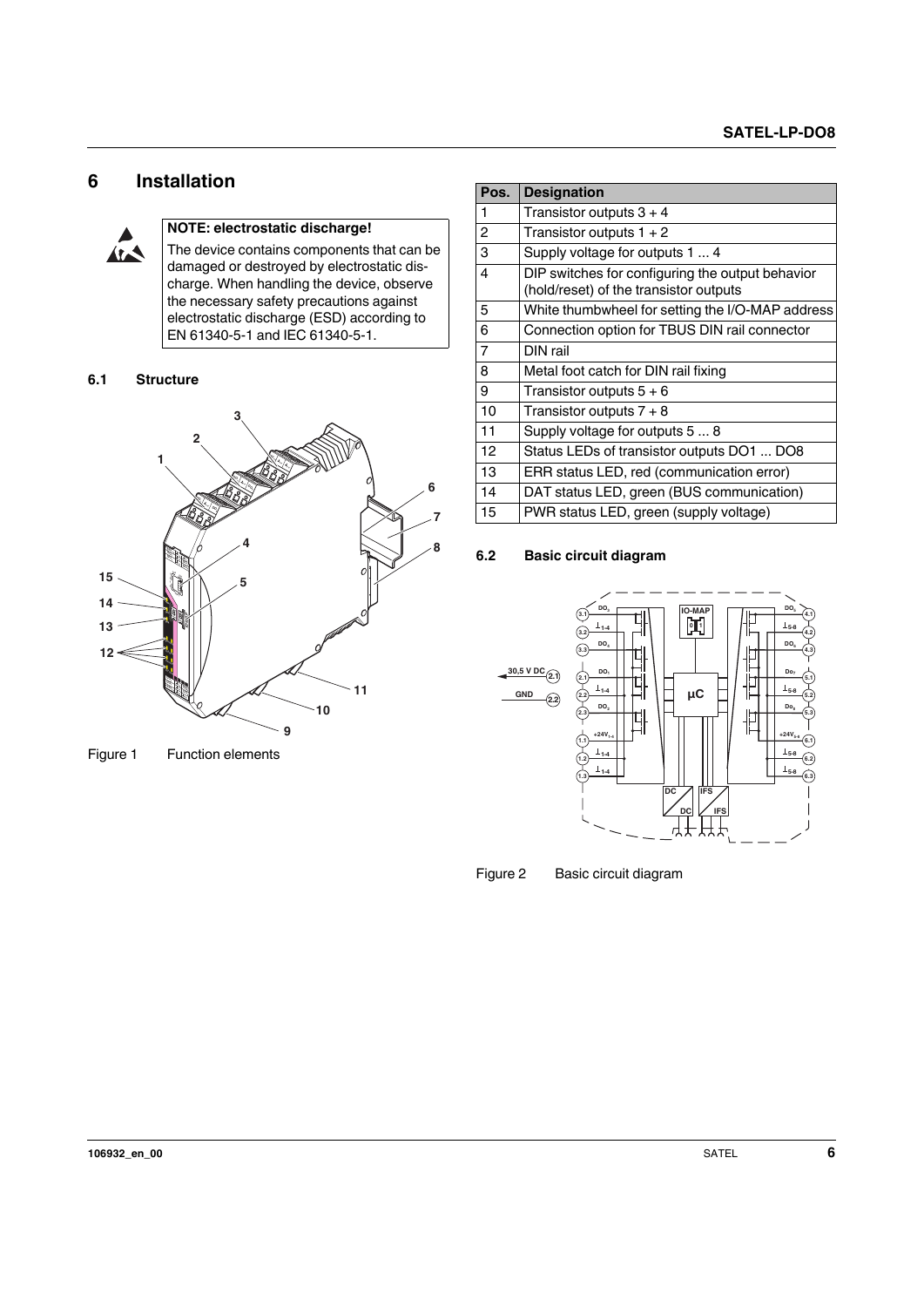#### <span id="page-6-0"></span>**6.3 Setting the DIP switches**

The DIP switches on the front can be used to set the behavior of the outputs in the event of an error (e.g., interruption of the bus communication by interruption of the wireless connection).

For digital outputs DO1 ... DO4 and DO5 ... DO8 you can choose between:

- Reset ("RESET")
- Hold last valid state ("HOLD")



Figure 3 DIP switches

|                   | <b>DIP switch</b>                                            |            |              |                  |               |
|-------------------|--------------------------------------------------------------|------------|--------------|------------------|---------------|
| Output            | <b>Configuration</b>                                         | l 1        | $\mathbf{2}$ | 3                | 4             |
| Digital OUT<br>14 | <b>RESET</b>                                                 | <b>OFF</b> |              | n. c. I          | n. c.         |
| Digital OUT<br>14 | <b>HOLD</b>                                                  | ON         |              |                  | n. c. I n. c. |
| Digital OUT<br>58 | <b>RESET</b>                                                 |            | <b>OFFI</b>  | $n. c.$ In. $c.$ |               |
| Digital OUT<br>58 | <b>HOLD</b>                                                  |            | ON           |                  | n. c. I n. c. |
|                   | n. c. = not connected. DIP switches $3 + 4$ have no function |            |              |                  |               |

#### <span id="page-6-1"></span>**6.4 Network applications (operating mode)**

You can set the network application of the wireless module with the SATEL-LP-CONF software. All SATEL-LP wireless modules are set to I/O data mode (wire in/wire out) by default.

#### **Wireless module in I/O data mode**

In an I/O-to-I/O network, only the I/O signals of the connected analog and digital I/O extension modules are transmitted. Assign the inputs and outputs of the extension modules quickly using the white thumbwheel.

In this mode, the serial RS-232 and RS-485 interfaces on the wireless module are deactivated.

#### **Wireless module in PLC/Modbus RTU mode**

In PLC/Modbus RTU mode, the wireless master operates as a Modbus slave. The master PLC controls all commands and initiates all data requests.

Input and output data is stored in a Modbus Memory Map in the master wireless module. In this mode, you can access process and diagnostic data for the individual network devices via a Modbus controller.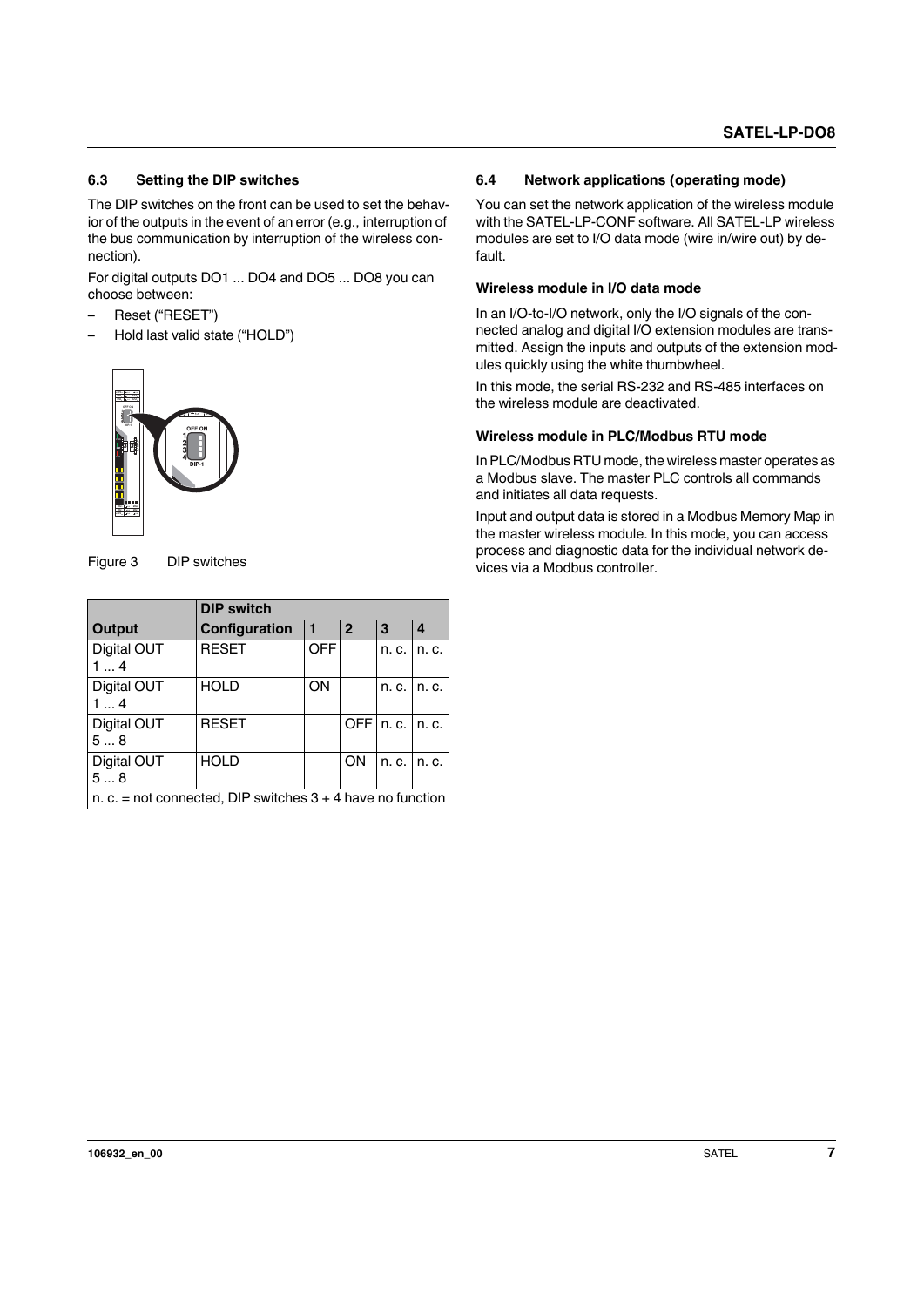<span id="page-7-0"></span>**6.5 I/O MAP address in the SATEL-LP wireless system**



Figure 4 Thumb wheel

Use the thumbwheel to set the I/O-MAP address. The extension module in the SATEL-LP wireless system is addressed using the I/O-MAP address.

The following conditions must be met: Output modules with the same I/O MAP address may appear several times in the network at different stations.

| Thumbwheel        | <b>Description</b>                                                                             |
|-------------------|------------------------------------------------------------------------------------------------|
| $01 - 99$         | I/O MAP address                                                                                |
| 00                | Delivery state                                                                                 |
| **, $1^*$ - $9^*$ | Setting not permitted                                                                          |
| $*1 - *9$         | Interface System slave address, for use<br>with other Interface System (IFS) master<br>devices |

#### **Wireless module in I/O data mode**

The output device must be provided with the same I/O MAP address as the assigned input device at the other wireless station (I/O mapping). Output modules with the same I/O MAP address may appear several times in the network at different stations.

| <b>Example:</b> | <b>II/O MAP address</b> |
|-----------------|-------------------------|
| SATEL-LP-DO8    | 02                      |
| l SATEL-LP-DI8  | 02                      |

Only the SATEL-LP-DI8 module can be assigned to the SATEL-LP-DO8 module.

#### **Wireless module in PLC/Modbus RTU mode**

The I/O MAP address may only appear once in the network. Exception: Output modules with the same I/O MAP address may appear several times in the network at different stations.

The output data is saved in a Modbus memory map in the master wireless module. You can read or write the process data via the serial interface of the master wireless module (RAD-ID = 01) using the Modbus RTU commands (see Section 7).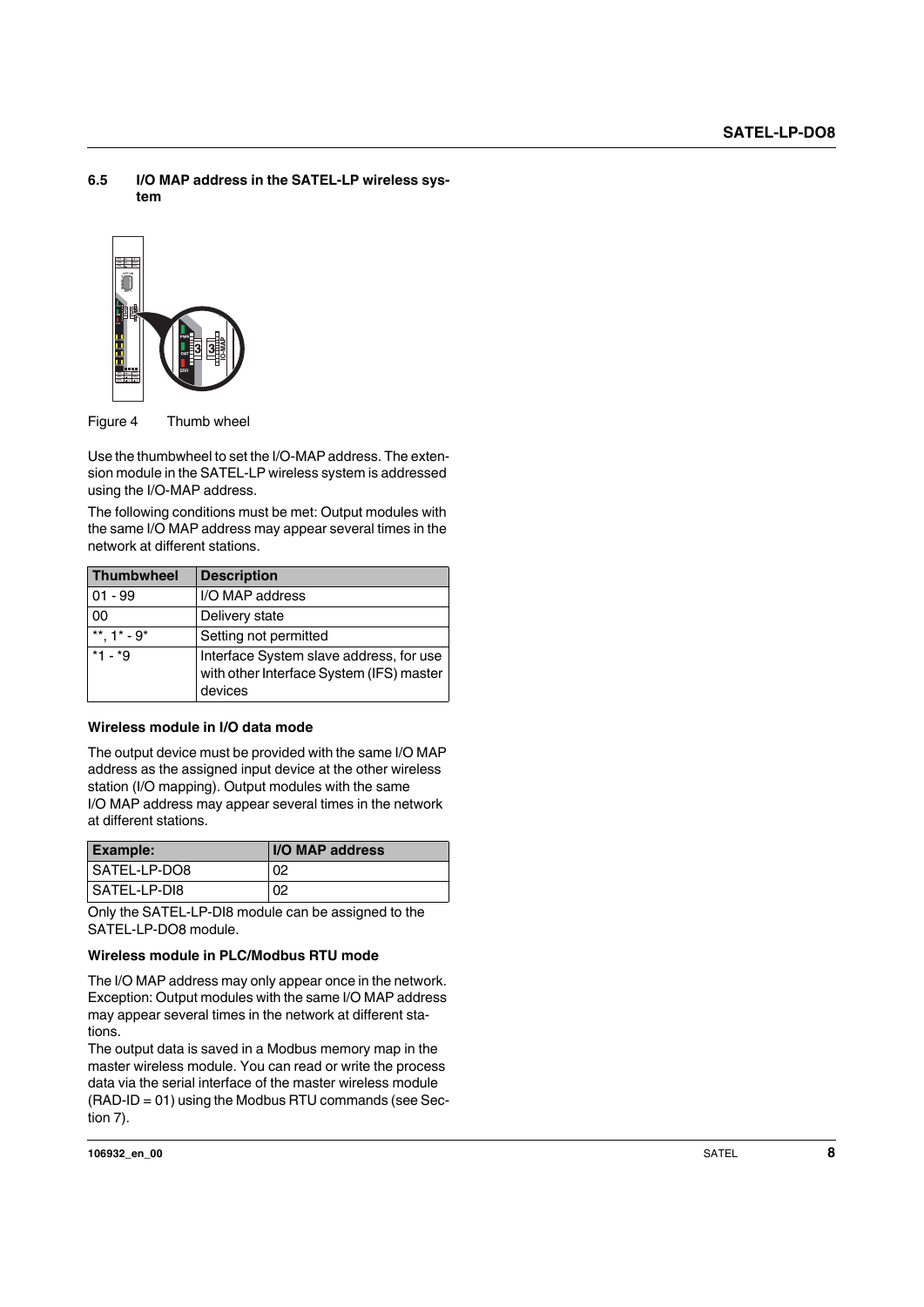## <span id="page-8-0"></span>**6.6 Display and diagnostic elements**

The I/O extension module uses a total of eleven LEDs to indicate the operating states.



Figure 5 Display and diagnostic elements

#### **PWR LED**

The green PWR LED indicates the supply voltage status.

OFF No supply voltage

ON Supply voltage OK

#### **DAT LED**

The green DAT LED indicates the bus communication status.

OFF No communication

Flashing Configuration/addressing mode

ON Cyclic data communication

## **ERR LED**

The red ERR LED indicates the error status, e.g., no corresponding output module found (e.g., incorrect addressing).

OFF No error

Flashing **Wireless module in I/O data mode** Missing input module, no bus communication **Wireless module in PLC/Modbus RTU mode** No Modbus communication, short circuit at one or more outputs

ON Critical internal error

#### **DO1 ... DO8**

The yellow DO1 ... DO8 LEDs indicate the state of the digital outputs.

## **DO1 ... DO4**

Flashing Short circuit at one output or several outputs  $1...4$ 

## **DO5 ... DO8**

Flashing Short circuit at one output or several outputs 5 ... 8

#### <span id="page-8-1"></span>**6.7 Digital outputs**

The eight outputs are arranged in two groups of four outputs each with a common electrical supply.

The two output groups are electrically isolated from one another, from the supply voltage (via bus foot), and from other electronic components.

The digital outputs must be externally supplied.

Outputs DO1 ... DO4 are supplied using terminals 1.1 and 1.2/1.3.

Outputs DO5 ... DO8 are supplied using terminals 6.1 and 6.2/6.3.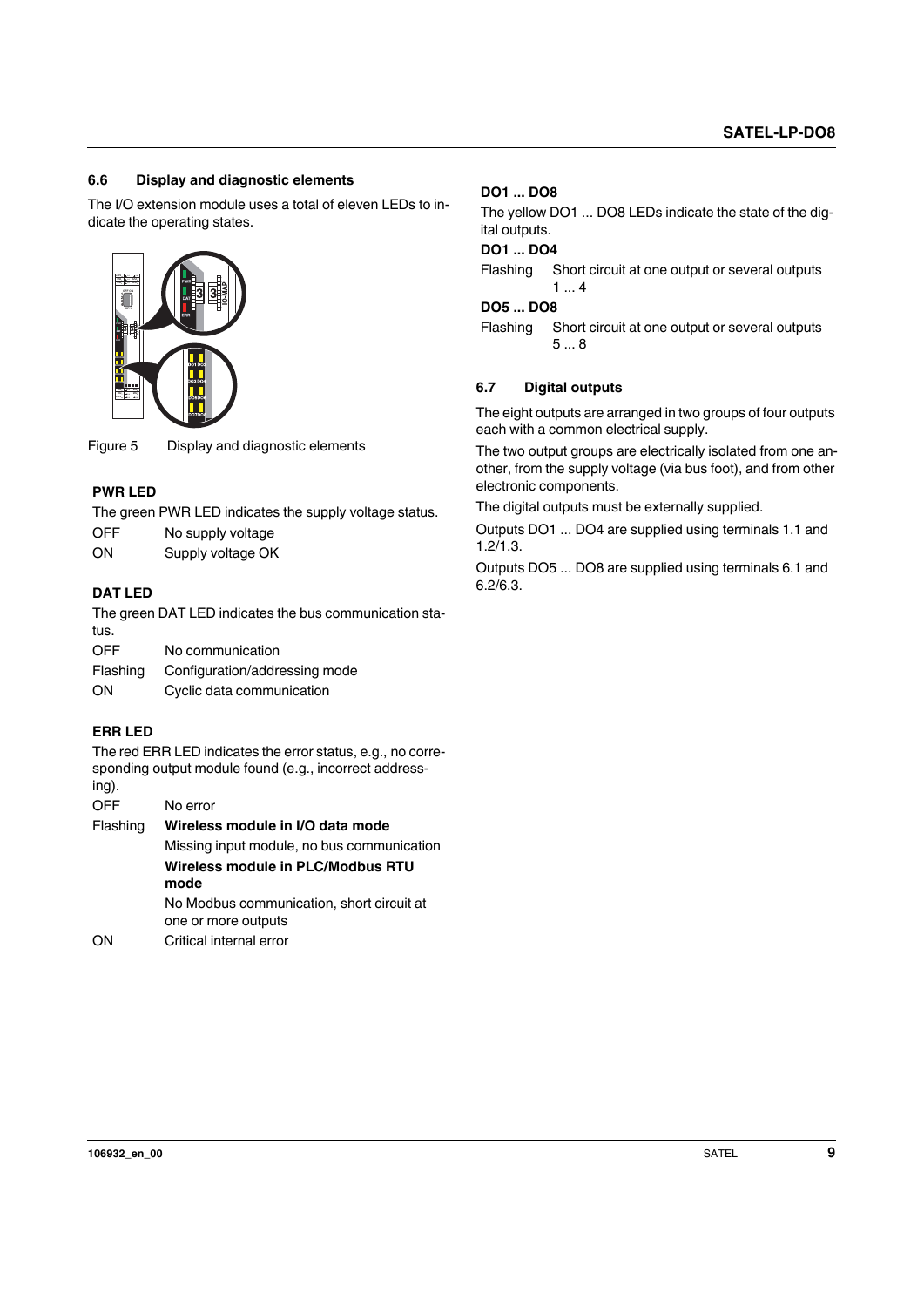#### <span id="page-9-0"></span>**6.8 Assembly/removal**

#### **Connection station with I/O extension modules**

Up to 32 different I/O extension modules can be connected to every wireless module via the DIN rail connector (see accessories). Data is transmitted and power is supplied to the I/O extension modules via the bus foot.



Figure 6 SATEL-LP connection station with up to 32 I/O extension modules

The I/O extension modules must only be mounted to the right of the wireless module.

**To mount on the DIN rail connector, proceed as follows:**



Figure 7 Mounting and removing

When using the device in a connection station, use the 17.5 mm wide DIN rail connector supplied. Only use the DIN rail connector in connection with 24 V DC devices.

- **•** Connect the DIN rail connectors together for a connection station.
- **•** Push the connected DIN rail connectors into the DIN rail.
- **•** Place the device onto the DIN rail from above. Ensure the device and DIN rail connector are aligned correctly.
- **•** Holding the device by the housing cover, carefully push the device towards the mounting surface so that the device bus connector is securely fixed onto the DIN rail connector.
- **•** Once the snap-on foot has been audibly snapped onto the DIN rail, check that it is fixed securely. The device is only mechanically secured via the DIN rail.
- **•** Connect the desired number of I/O extension modules to the wireless module via the DIN rail connector.
- **•** Install the device in suitable housing to meet the requirements for the protection class.
- **•** During startup, check that the device is operating, wired, and marked correctly.

#### **To remove, proceed as follows:**

- **•** Use a suitable screwdriver to release the locking mechanism on the snap-on foot of the device.
- **•** Hold onto the device by the housing cover and carefully tilt it upwards.
- **•** Carefully lift the device off the DIN rail connector and the DIN rail.

 $\mathbf{i}$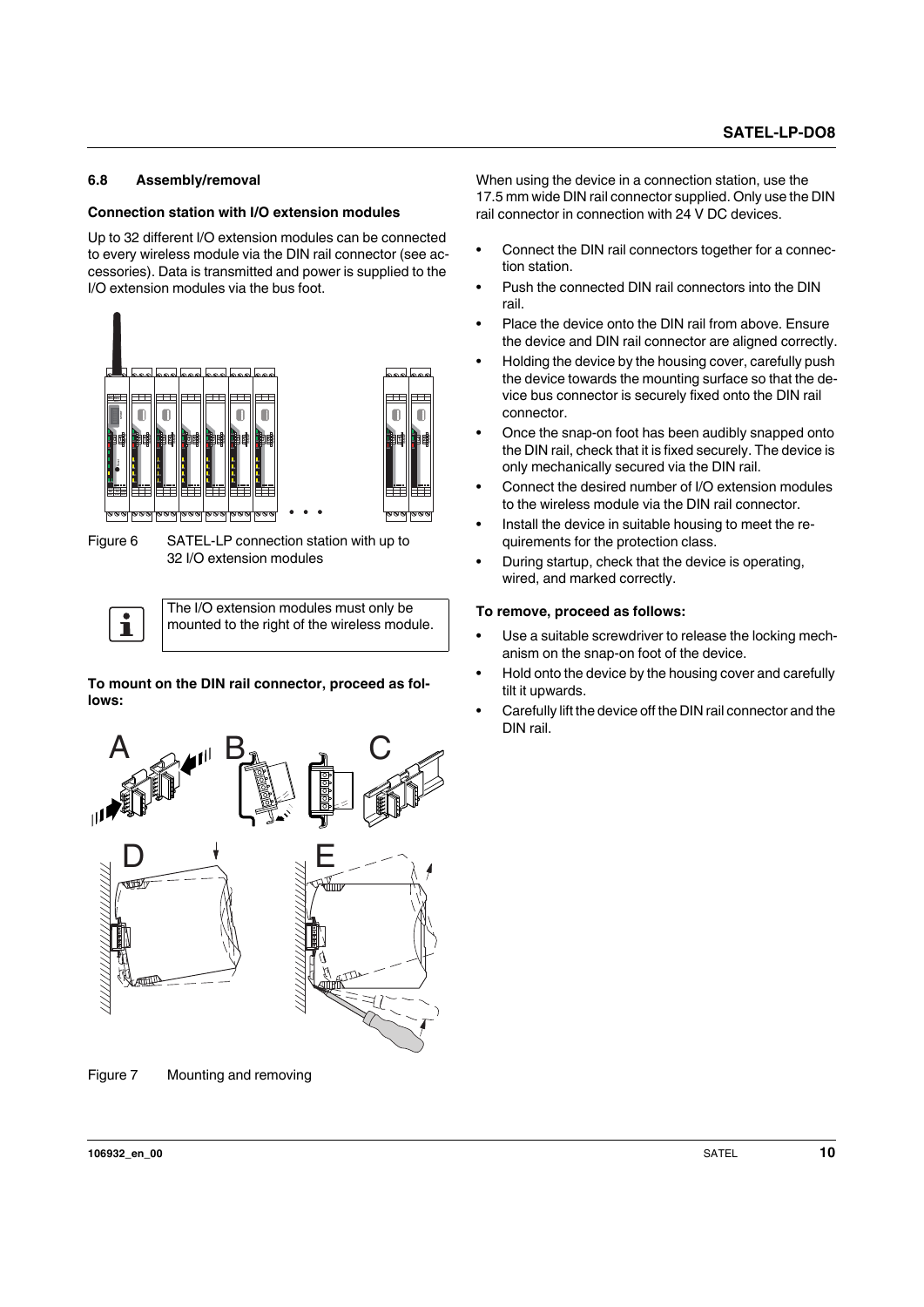#### <span id="page-10-0"></span>**6.9 Connecting the cables**



Figure 8 Connecting the cables

- **•** Crimp ferrules to the wires. Permissible cable cross section: 0.2...2.5 mm².
- **•** Insert the wire with ferrule into the corresponding connection terminal block.
- **•** Use a screwdriver to tighten the screw in the opening above the connection terminal block. Tightening torque: 0.6 Nm